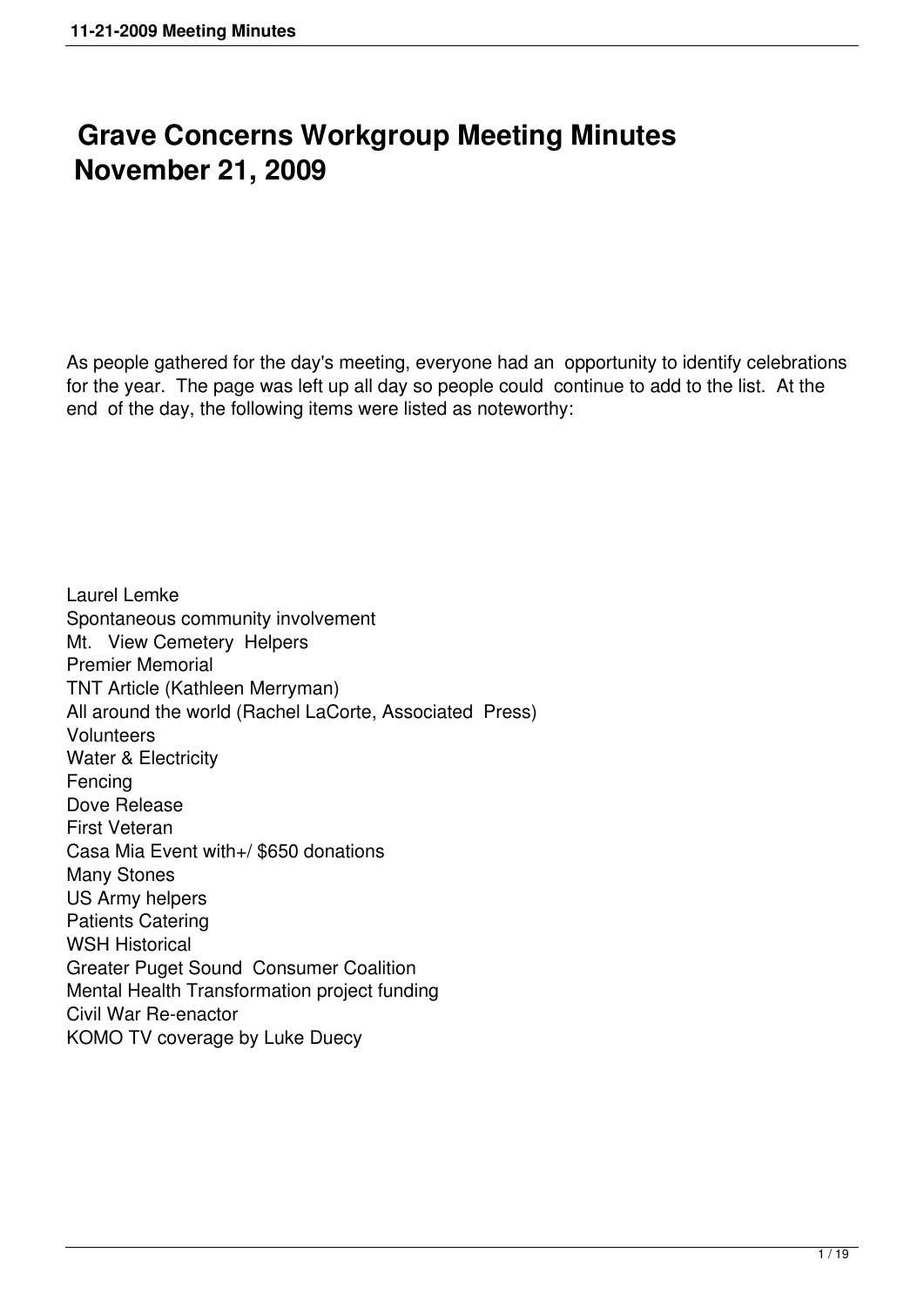There was also a flip chart page posted for people to put ideas for projects. At the end of the day, these ideas were moved and listed under the committee they will be completed by.

# **These ideas included:**

- Media Tracker & Manager
- Gravesite Info release policy development
- Blog
- Fan Page for Face book (Lorna Gifford 253 686-3506
- Modern Woodman matching funds fund raiser Lorna Gifford

On-going fundraising idea from Allan Bornstine 253-474-1065: Having a website for grave concerns Assoc. through World Ventures www.bigalbornstine.worldventures.biz to have a constant way of raising money for the Grave Concerns Association.

The meeting began with an introductory exercise that outlined people's involvement with Grave Concerns and identifying their strengths. The following chart reflects each person's strengths that were reported (spoken) and what was interpreted by the facilitator (unspoken).

#### *Name*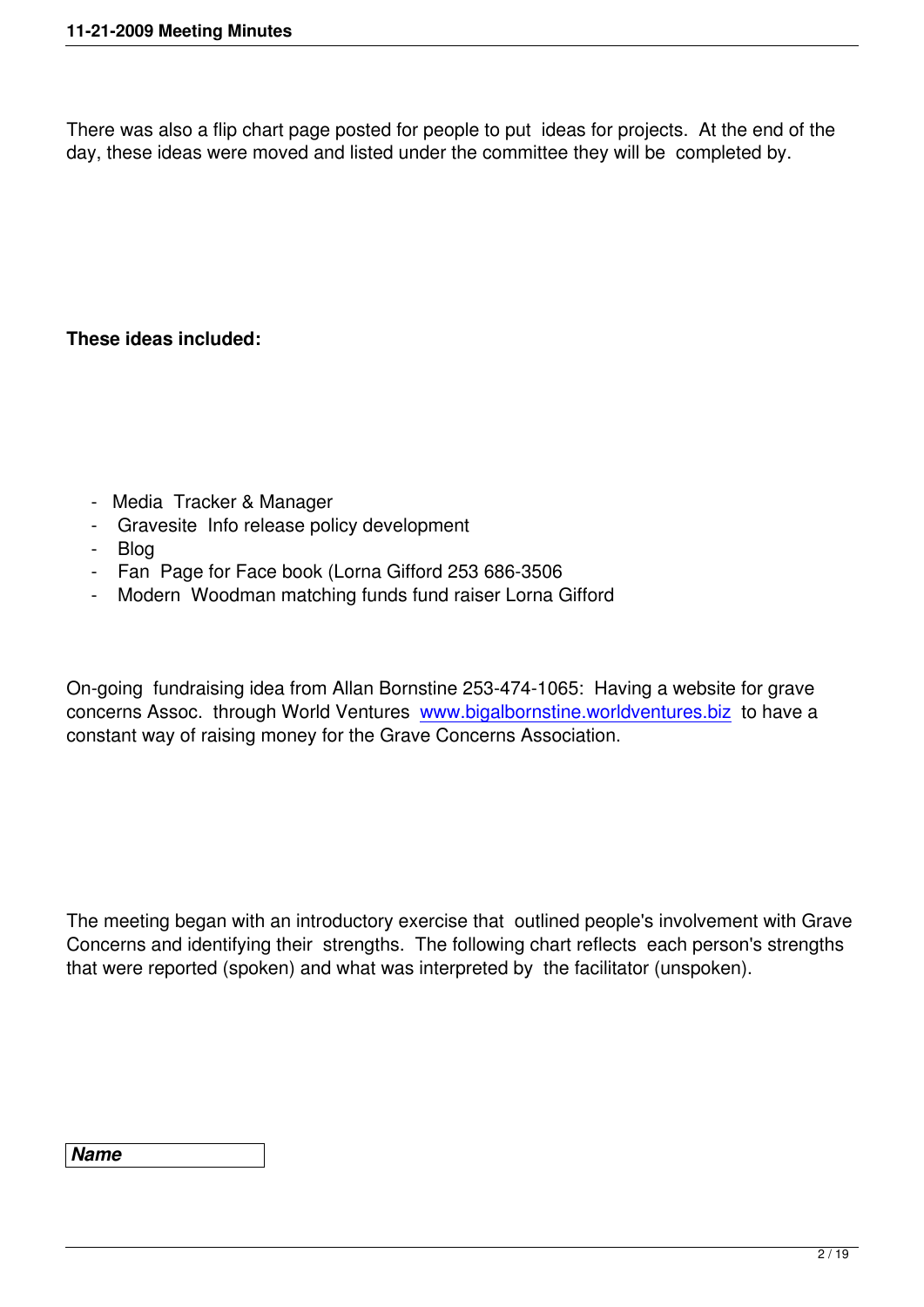*Strengths (unspoken)*

*Strengths (spoken)*

Michael Hardie

Understands Recovery **Hopeful** Involved in consumer movement

Staying Balanced **Flexible** Computer skills

Karen Long

Good listener and note taker Understands mental illness & recovery

Good organizer of documents & Paperwork Detail oriented

David Riggs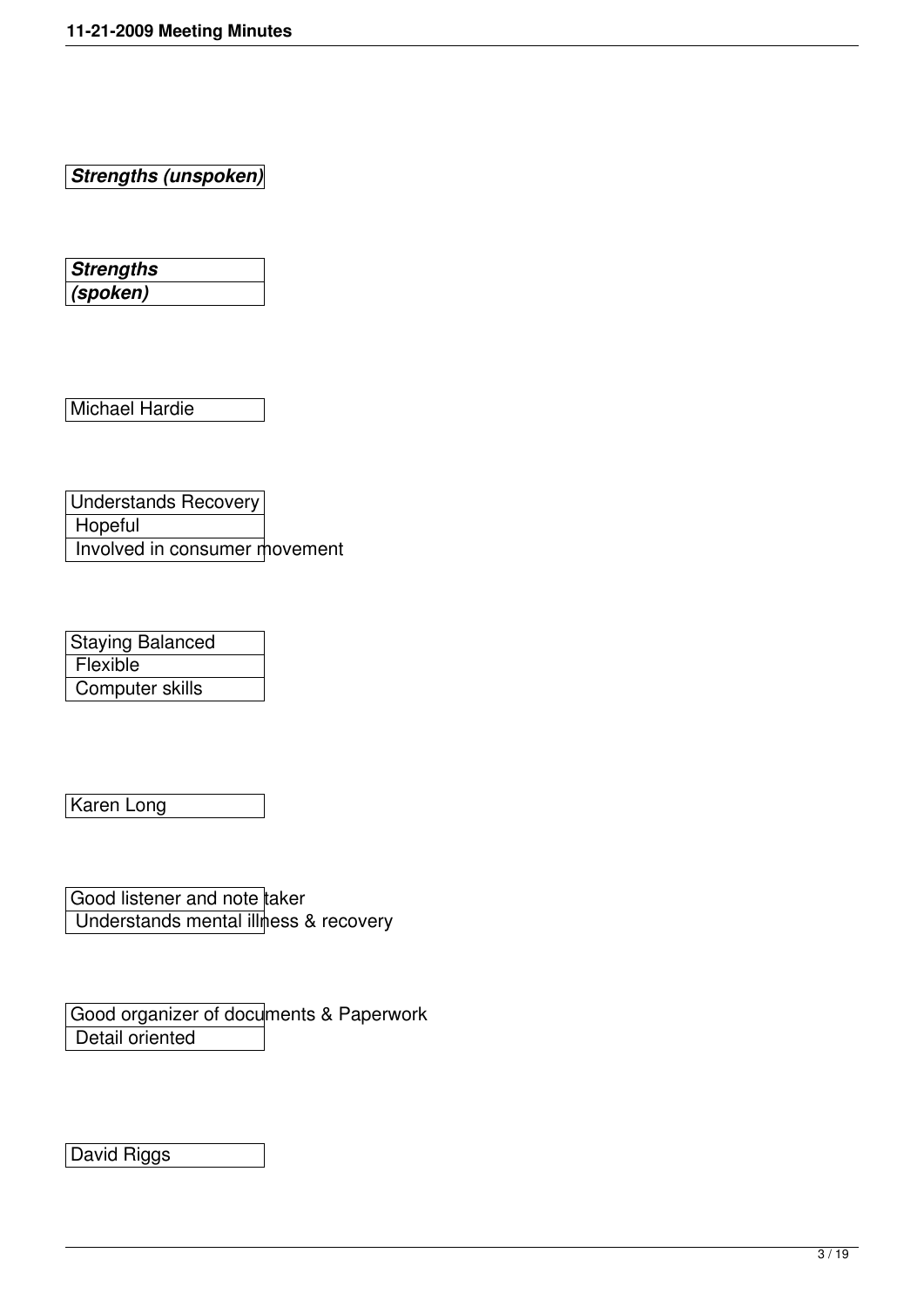**Consistent Compassionate** Understands people and grief

Knows cemetery work Good listener

Dan Lasham

Management Skills Looks for ways to help Committed

| <b>Service Oriented</b> |
|-------------------------|
| Overall supportive      |
| Facilitate help         |
| Provides resources      |

Carol Slaughter

Trained in proper protocol **Cares Energized Committed** 

| Big Van            |  |
|--------------------|--|
| Retired            |  |
| Loves the cemetery |  |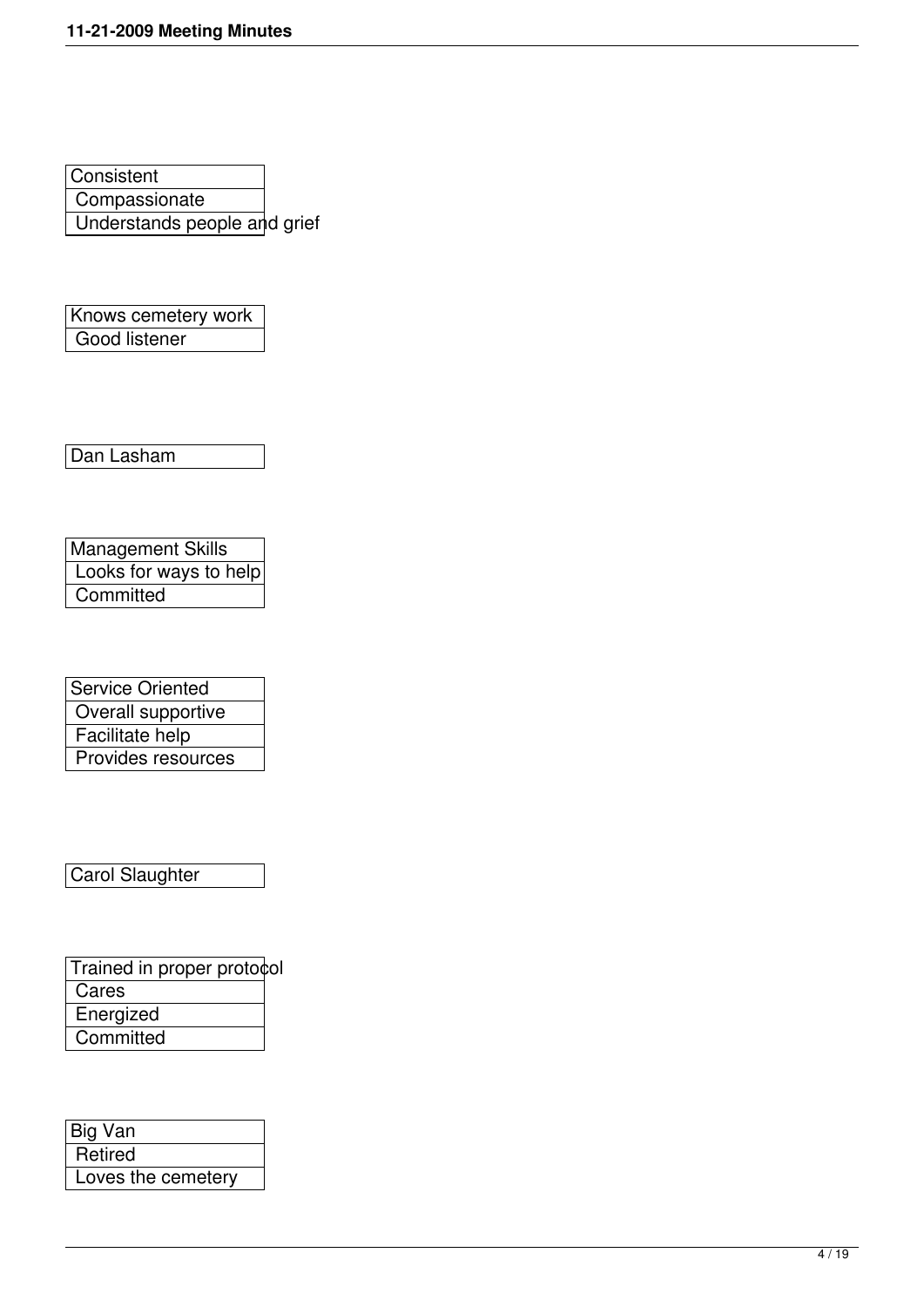Lorna Gifford

**Conscientious** willing

**Leadership** Well known

Rosemary Chaput

Honorable actions Respect for the past

Loves parties, cooking & organizing

Allen Bornstine

Loves Lorna Personal understanding of the power of a headstone Customer service skills

| Crafty & artistic    |
|----------------------|
| Singer               |
| Knows how to connect |
| Helper               |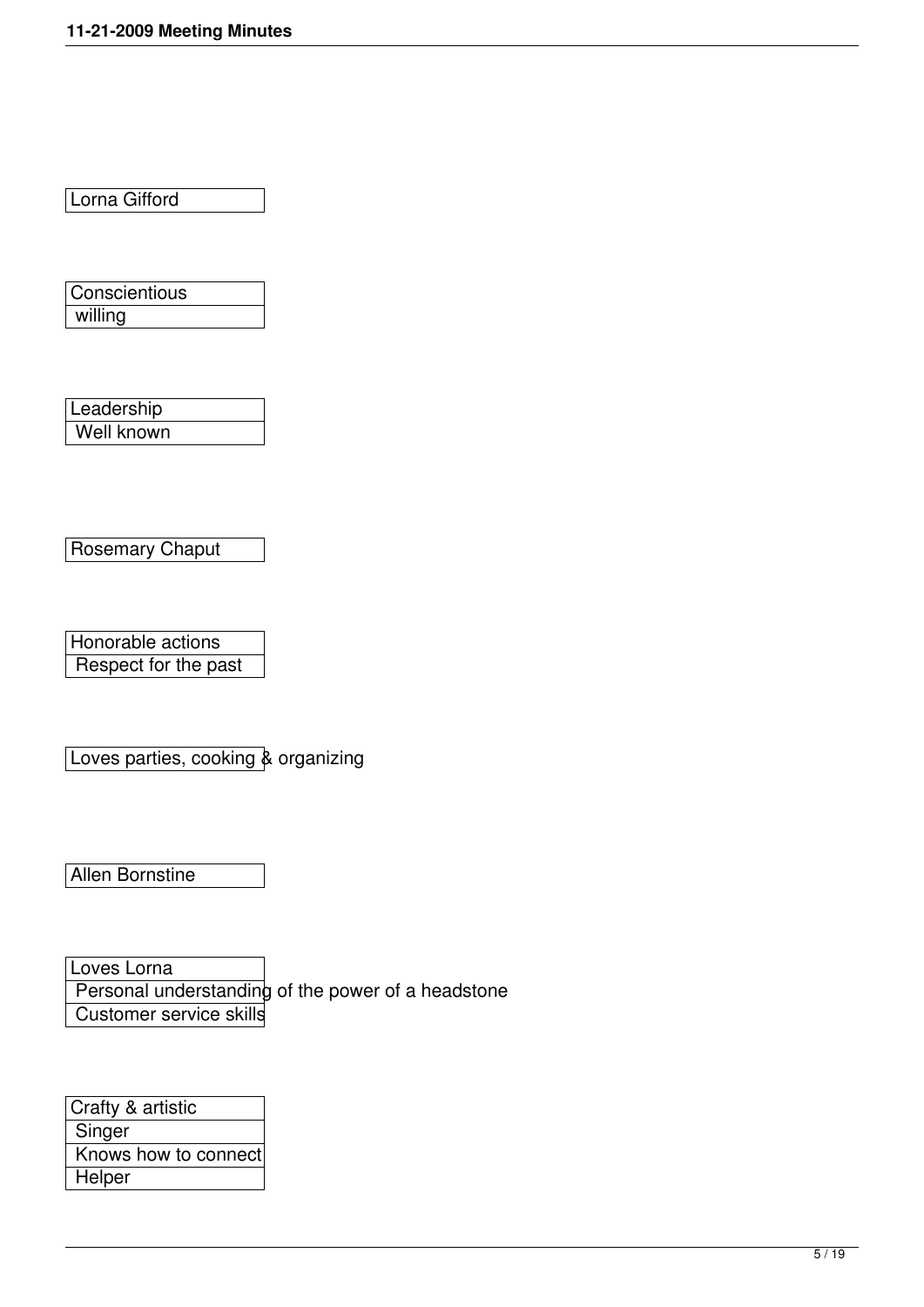**Entertainer** 

Henrietta (Henry) Schwartzentrub

Learning & Service oriented **Promoter** 

Recruiter to the cause **Reliable** Knows facebook

Gordon

Personal appreciation for people not being a number

Good Worker

Laurel Lemke

**Dedicated**  Has big picture vision Knows how to ask Willing to act

Collecting People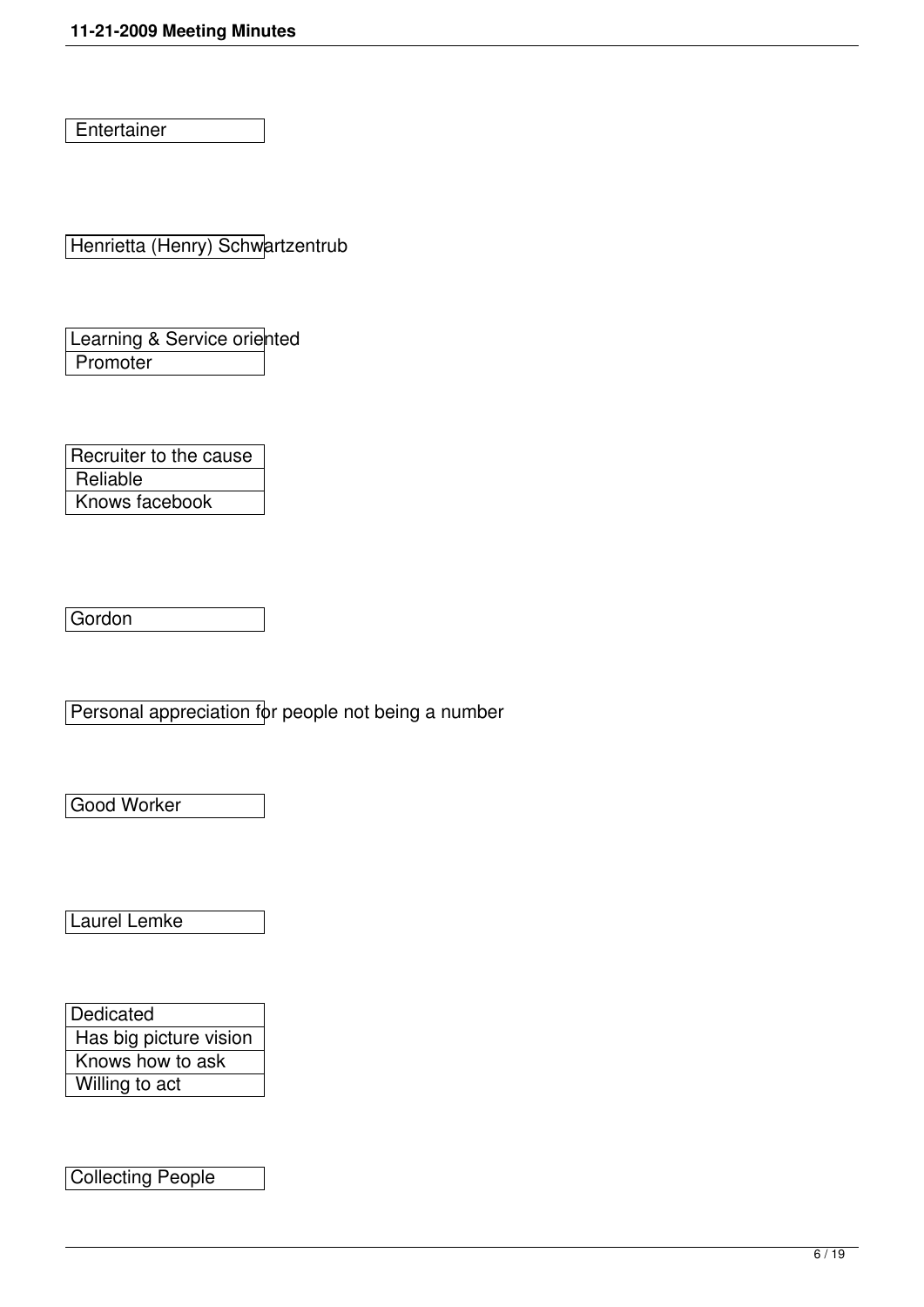Great ideas Good delegator

Laurie Sterling

Helps Laurel **Adventurer** 

| <b>Detail Oriented</b> |  |
|------------------------|--|
| Organized              |  |

Stuart Latovica

**Conscientious** 

| <b>History Buff</b> |
|---------------------|
| <b>Good Talkers</b> |
| Social Networker    |
| Idea Person         |

At this time, after the committee members knew each other and their strengths better, they began to identify the goals of the Grave Concerns committee and prioritize the work that needed to be done. Laurel Lemke gave a presentation slide show and outlined the work the work that had been accomplished to date. This then led to a conversation where member looked at what goals still needed to be achieved and what was needed to achieve them. The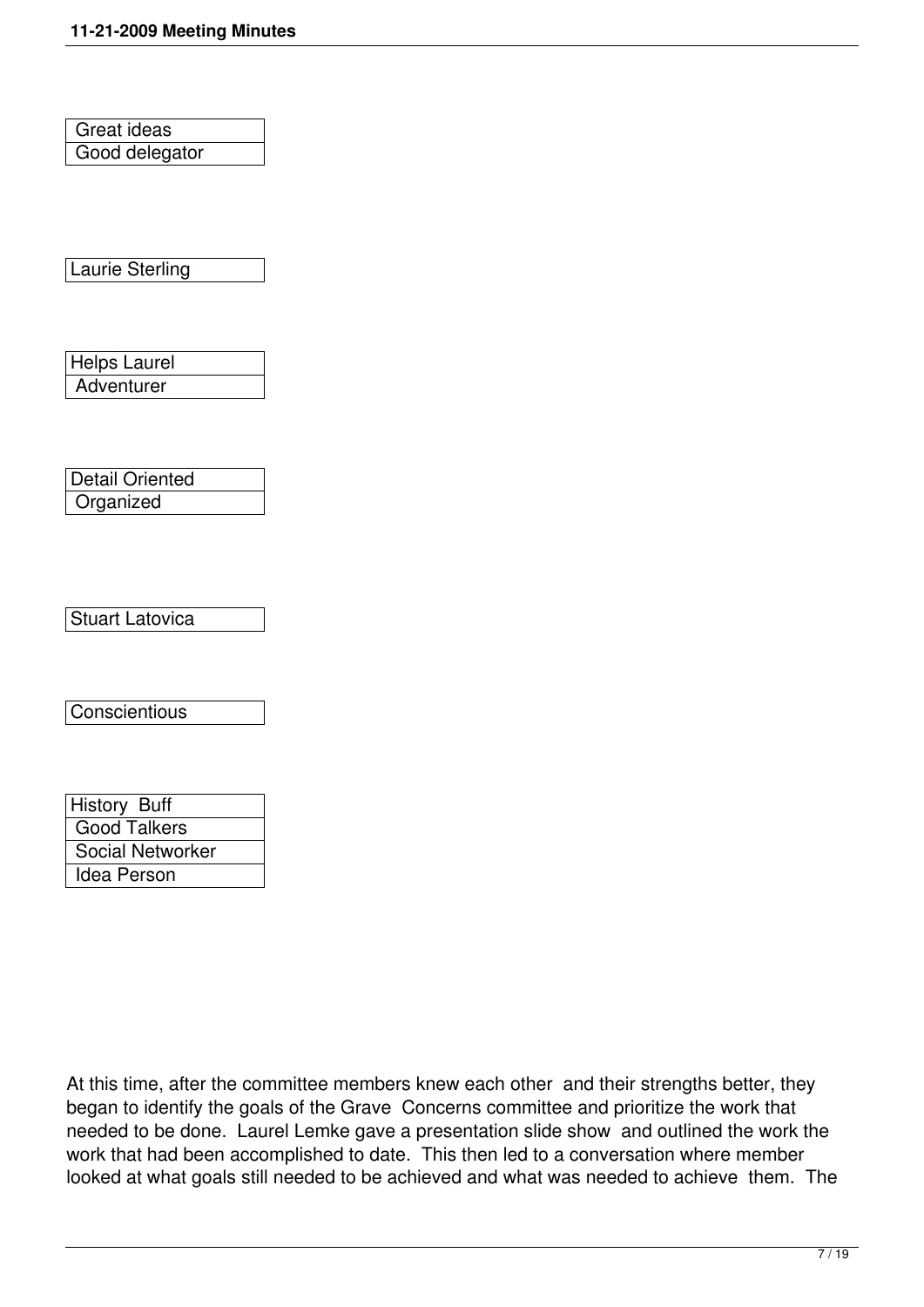basic goals were broken into the following three categories:

# **BASIC GOALS**

*Restore*

*Enhance*

*Maintain*

2,500 grave head stones

update kiosk

Lawn care

 $(80\%$  of the effort and the budget will be spent on this goal alone)

flagpole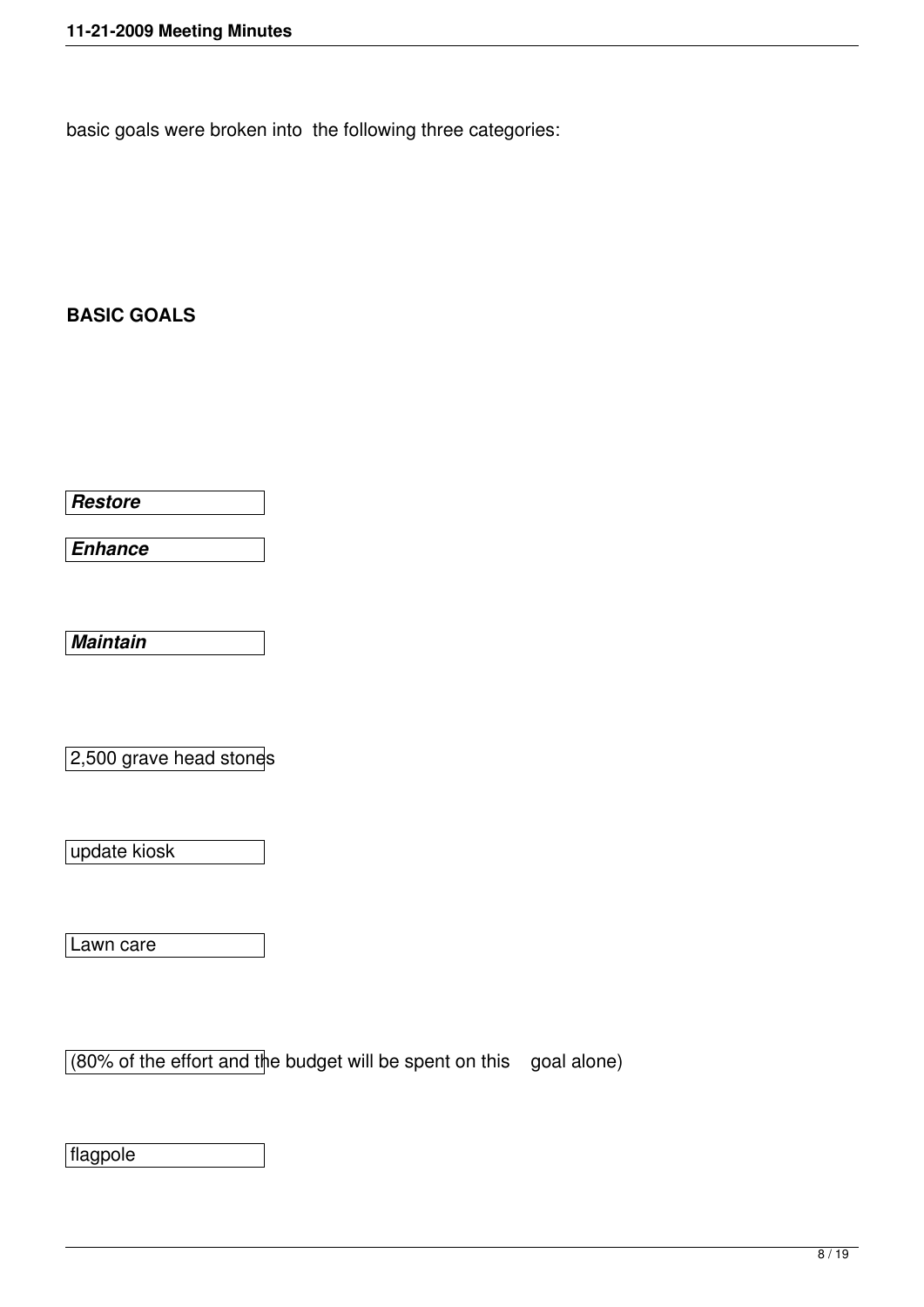Marker settling/heaving

benches

fence

cone

Things needed to help achieve our goals

- Shovel
- Pick Axe
- Pitch Fork
- Media tracker database
- Volunteer database
- Donor Database
- Data entry volunteer
- Military service tracker
- Celebration planner

Each goal is comprised of the following steps: - Plan Ask Do Play Tell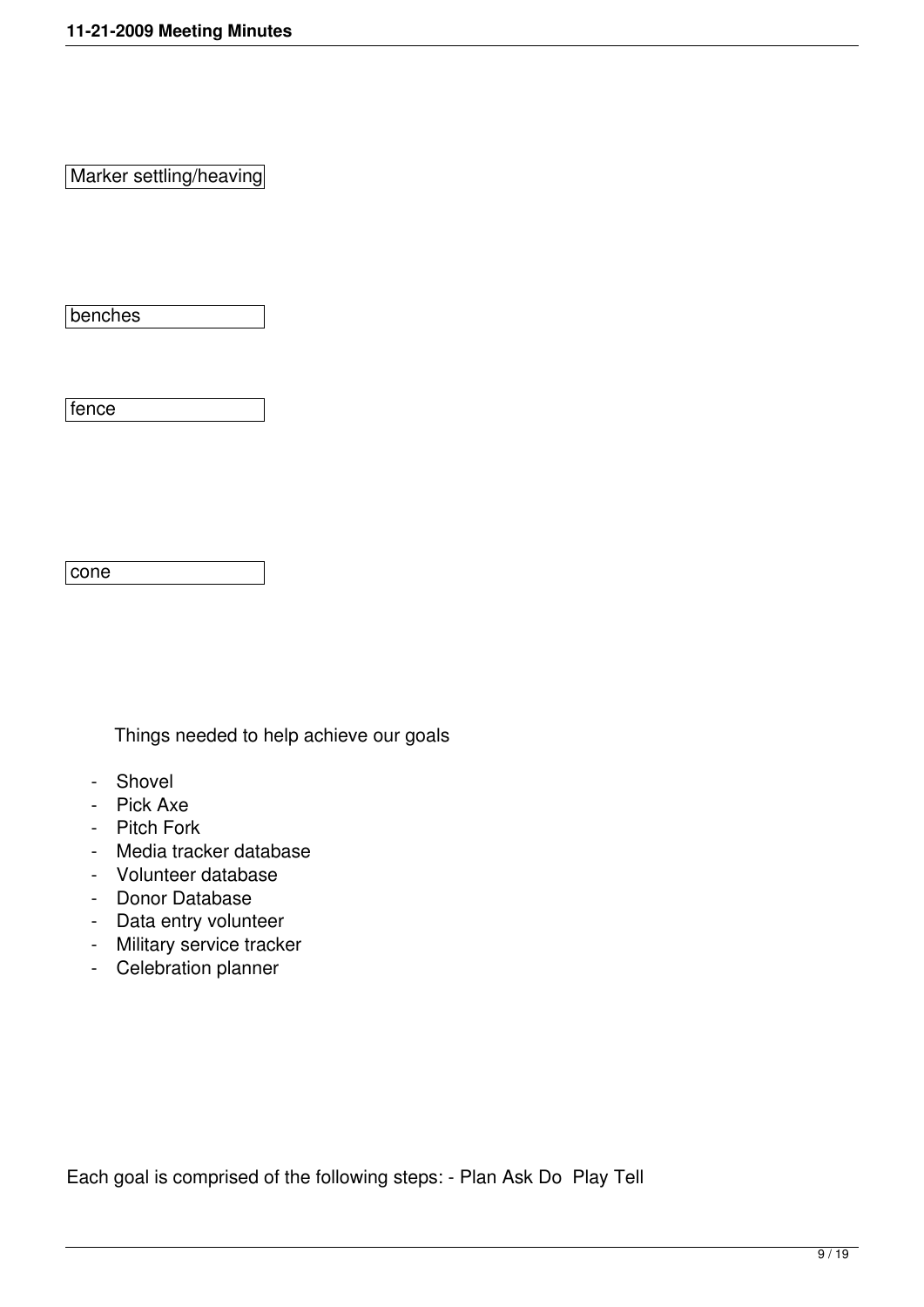This chart breaks down all of the actions needed for each step of each goal.

*GOALS TASKS Markers Kiosk Flag Pole Benches Plan*  Apply to parks dept.

Call Dave for proper marker planting process

Choose which markers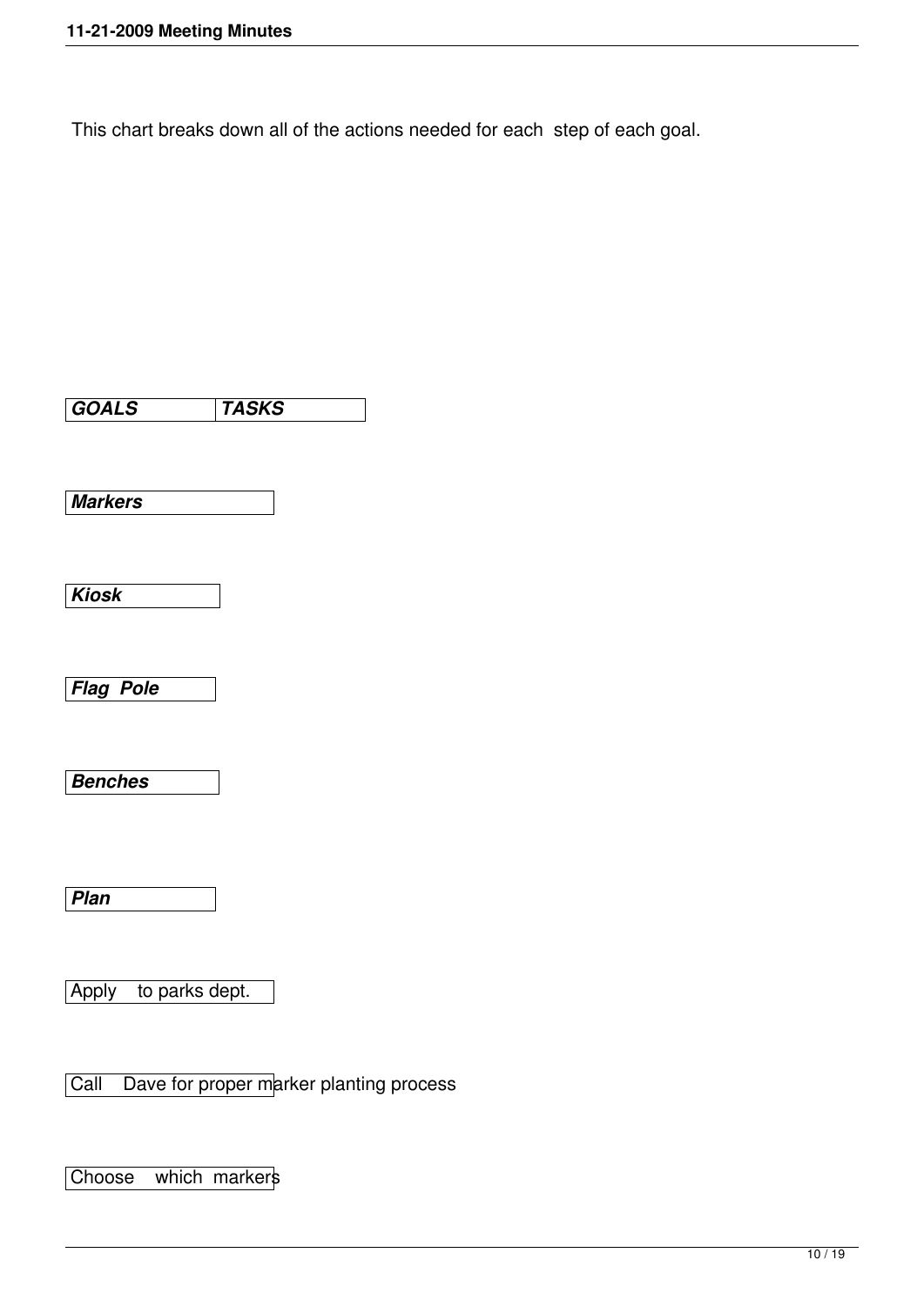Coordinate volunteers

Name list edited

Names list printed & Laminated

Proposal & negotiate with Parks Dept.

Order 15 benches for around the perimeter & slab

Proposal to Parks Dept

*Ask*

Outreach for help

Chaplain

Picnic tables

**Publicity** 

**Tools**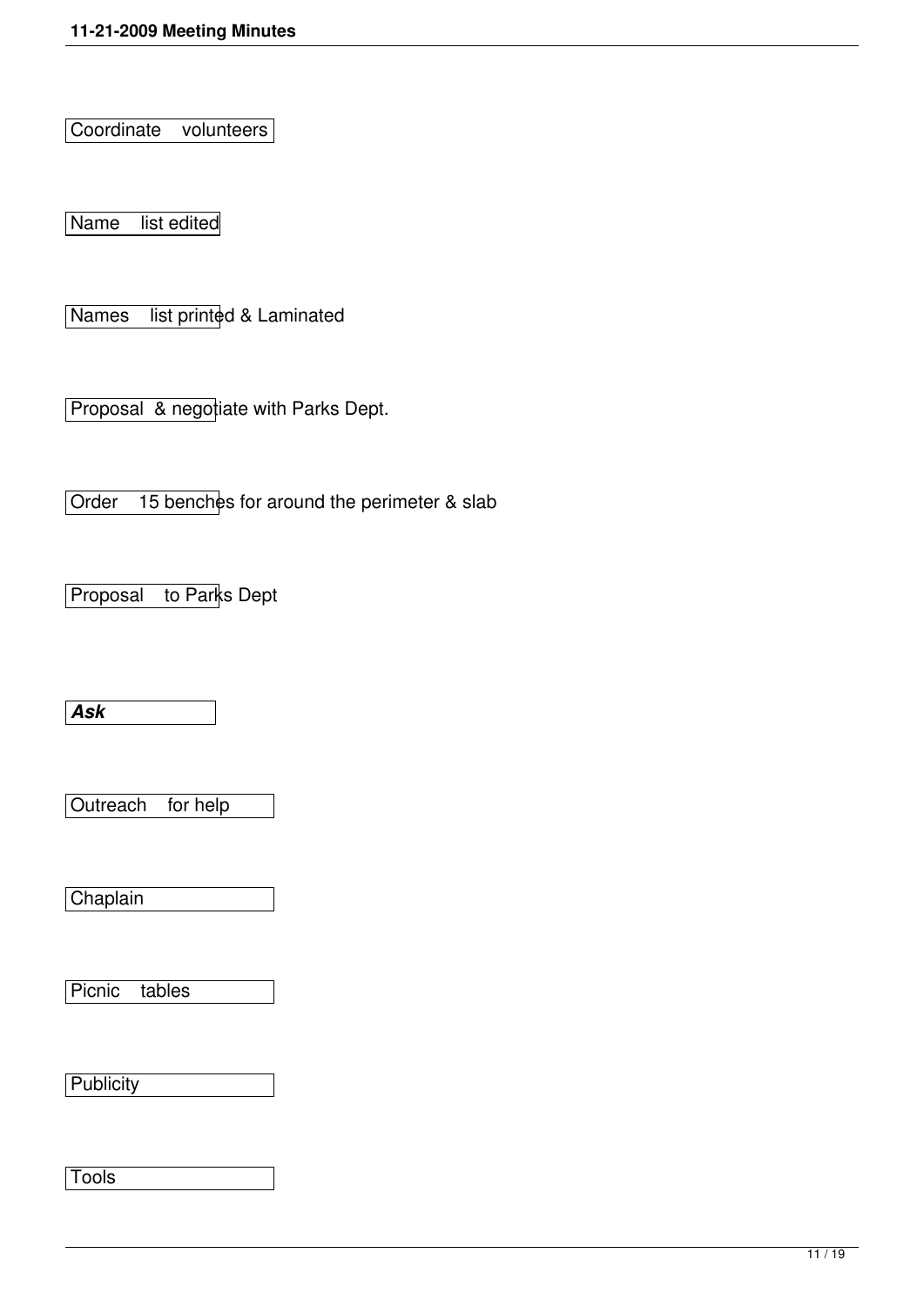Tent & tarps

Food

.

*Do*

Put together teams

Scouting

Create a process handout for each team

**Photographer** 

Nov. 24th Post

June 12

Clear & Prep site for bench delivery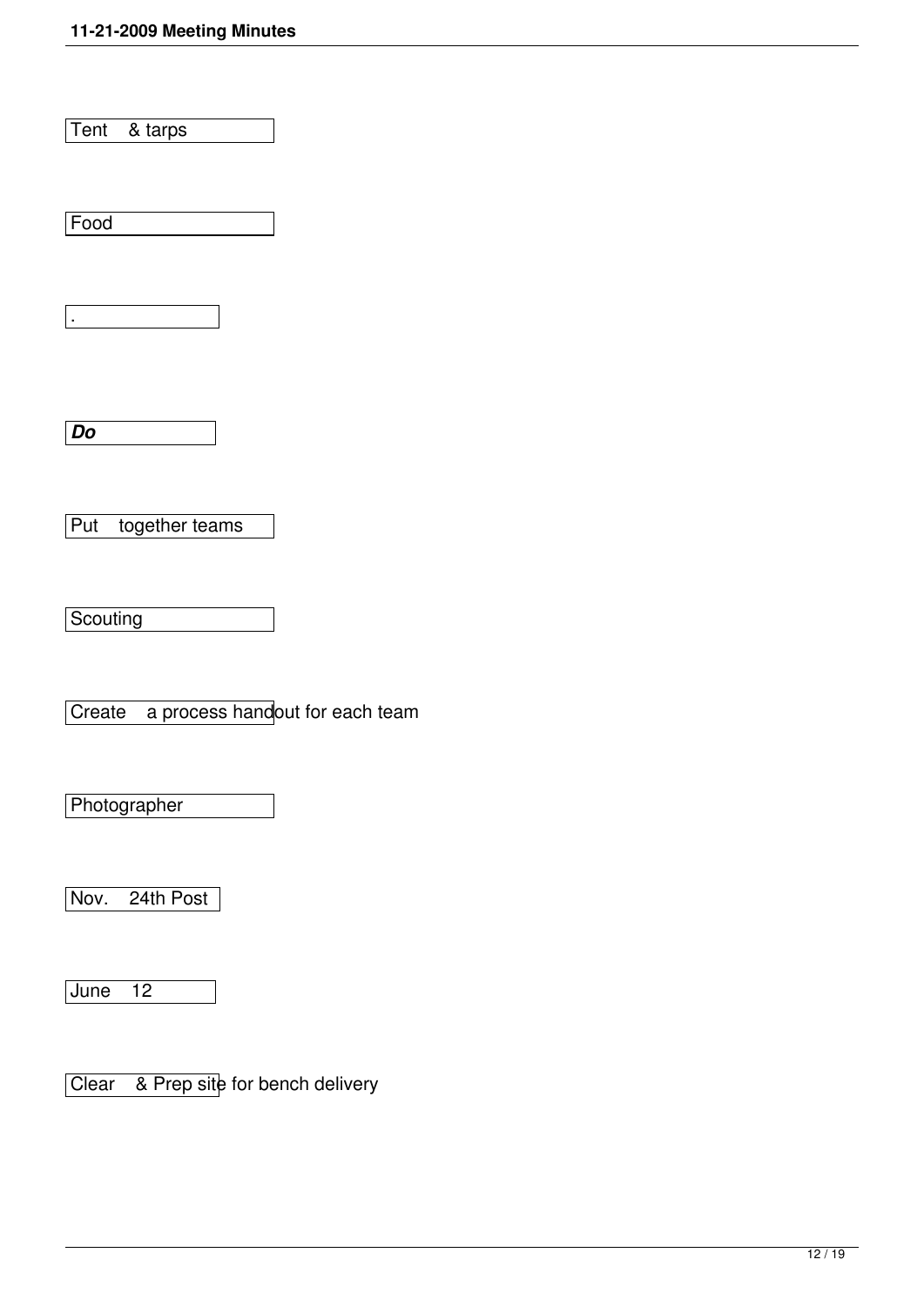*Play*

Annual picnic June

Kick off party

Documentary premiere

9/11 memorial BBQ

*Tell*

Pre/Post press release

Blog

Web alert

Press release

Web alert

Blog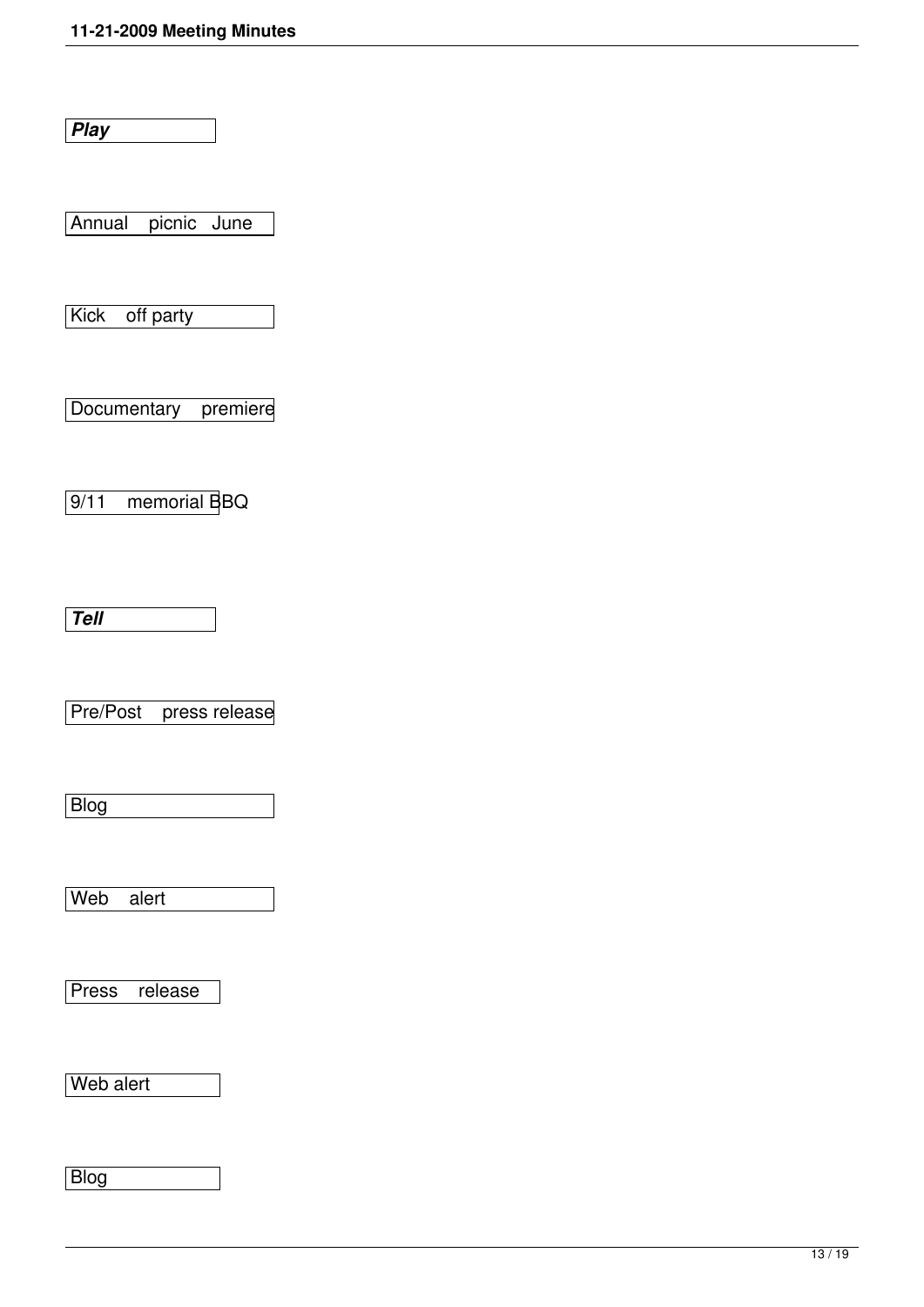|             | Press release |  |
|-------------|---------------|--|
|             |               |  |
| Web Alert   |               |  |
|             |               |  |
| <b>Blog</b> |               |  |
|             |               |  |
|             | Press release |  |
|             |               |  |
| Web alert   |               |  |
|             |               |  |
| Blog        |               |  |

As we went through each goal and broke it down into smaller segments, overall organizational committees were identified as being needed. Based on the strengths identified during the morning, it was fairly easy to match the committees with people who were well suited and willing to help facilitate or chair that committee. The committee chair is not expected to do all the work for that committee. The chair's job is to identify the goals for the committee, facilitate to work, recruit volunteers and work closely with other committee chairs to help achieve the overall basic goals of the association.

The board members and committee chairs are listed below. It should be noted that, as the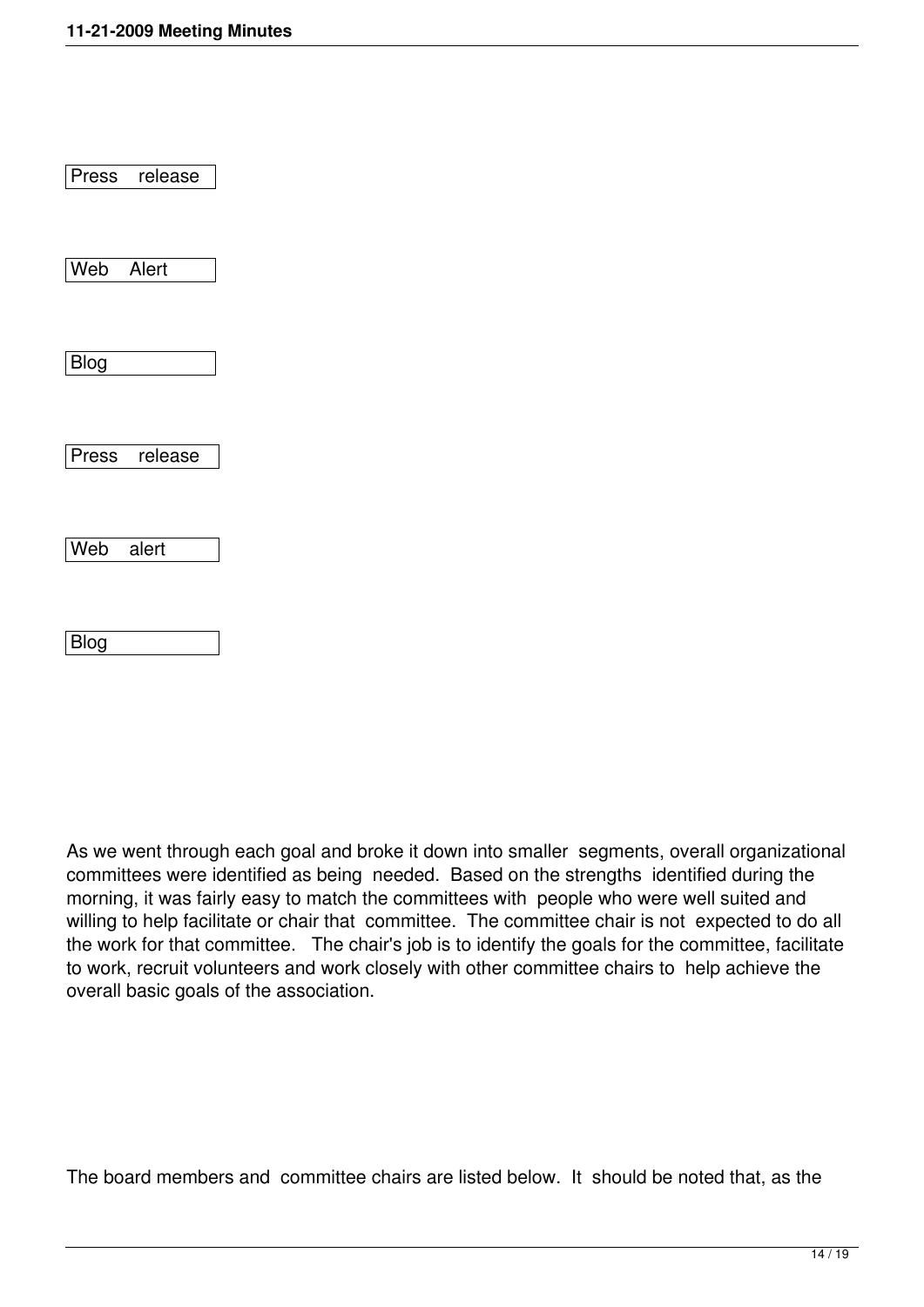president of the association, Laurel Lemke is a member of each committee.

# **Board Members**

President Laurel Lemke Vice President Carol Treasurer Laurie (replacing Rosemary Chapu) Secretary Karen

# - **Board €œto do list:**

Review the Bylaws Communicate with the members Create job position descriptions

**Committees, Projects & Chairs**

#### *Volunteer Management* **Michael Hardie** Project: Data base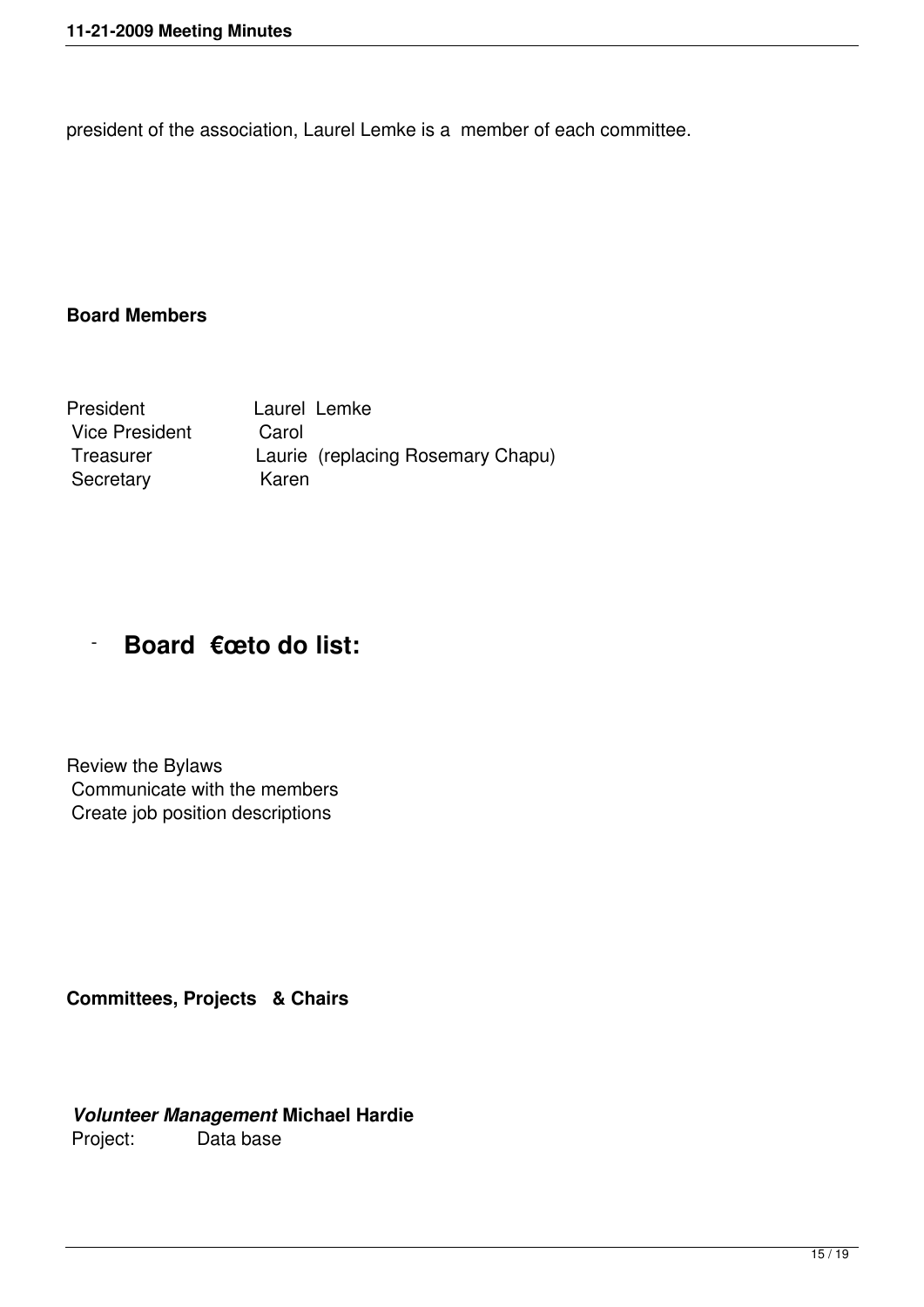#### *Event Planning* **Rosemary Chaput**

Project: January proposal for flag pole

#### *Historian* **Stuart Lastovica**

Ursula Scott (not present) has begun organizing scrapbook

#### *Publicity* **Laurie Sterling**

 Project: Media Tracker & manager; Blog set up; Fan Page for Face book (Lorna Gifford (253) 686-3506) will help

# *Research* **Carol Slaughter**

 Military; non-military & perimeter Project: Develop Graveside information release policy

# *Fundraising* **Lorna Gifford**

 Projects: Modern Woodman matching funds fund raiser Lorna Gifford On-going fundraising idea from Allan Bornstine 253-474-1065: Having a website for grave concerns Assoc. through World Ventures www.bigalbornstine.worldventures.biz to have a constant way of raising money for the Grave Concerns Association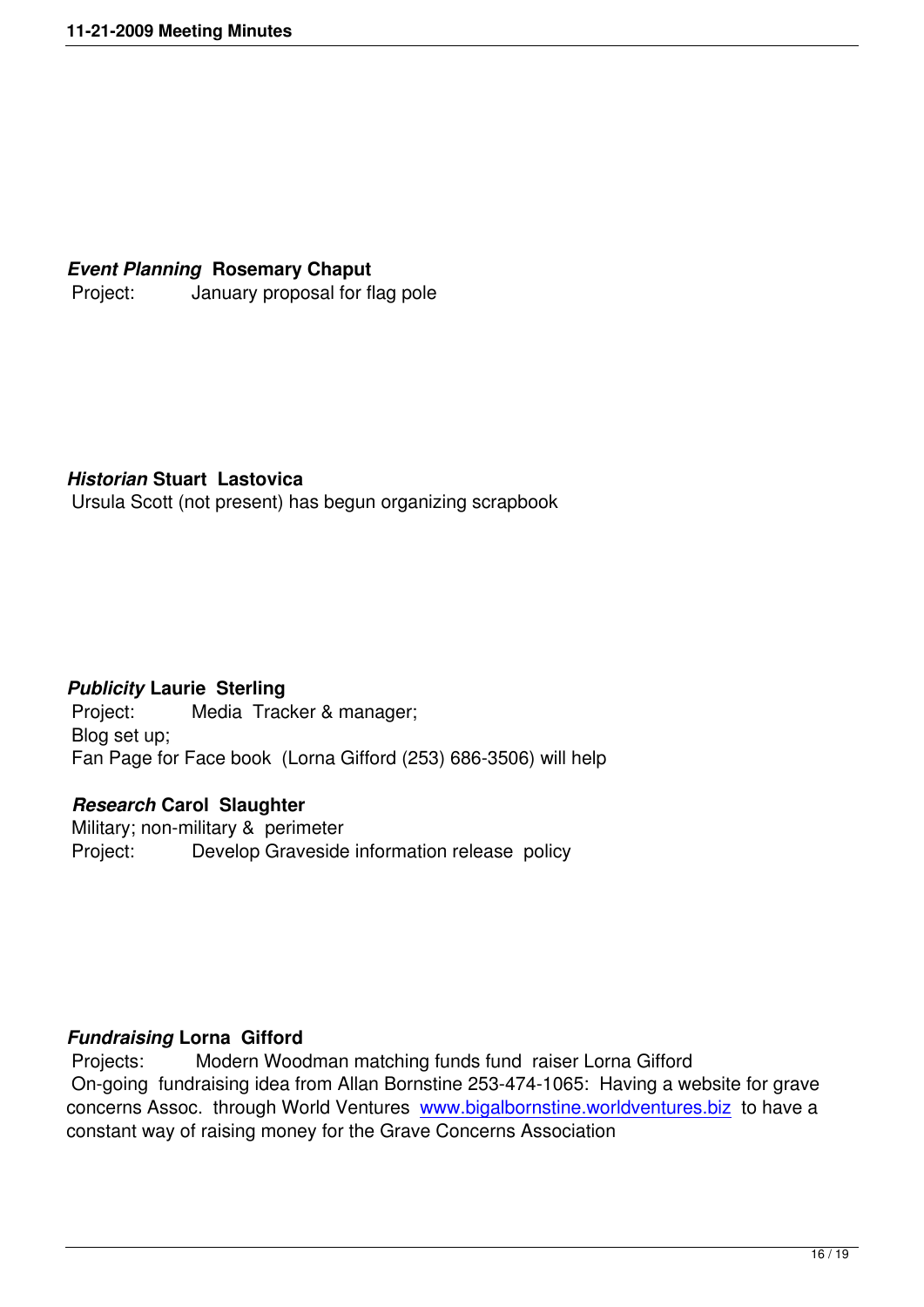Once the goals, tasks and committees were identified, the tasks were then placed on the 2010 calendar.

# *Grave Concerns Association 2010 Calendar*

January 11 Board meeting Proposal to the parks dept. for the flagpole

February Board meeting

March 20 Kick off party

 April 24 DIG (Marker Installation) Park Appreciation Day Kiosk updated

May 22 DIG (Marker Installation) Perimeter party

June 12 Flag Pole installation

July Board Meeting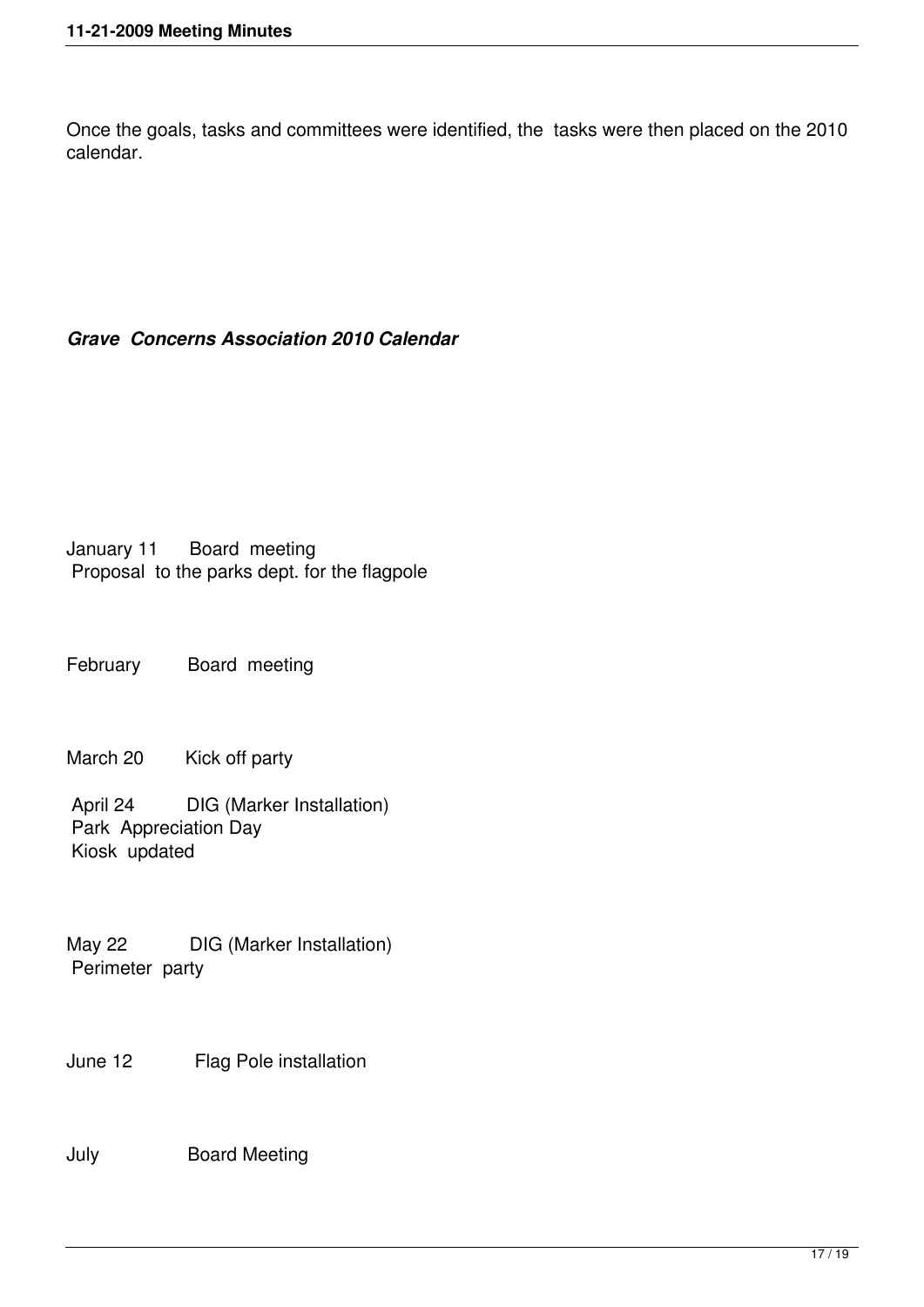August Board meeting

September 11 Board Meeting Bench Installation Dove Release

October 16 DIG (Marker Installation) Make A Difference Day

November 15 Election of Officers Annual Meeting

December no activity

*The meeting also featured a demonstration of the website www.wshgraveconcerns.org Funding for the website was provided by the Greater Puget Sound Consumer Coaliton grant from the Mental Health Transformation Grant.*

*It was announced that a prospective sponsorship from OptumHealth Public Sector would be used to cover the costs of this meeting and fund extensive marker replacement in 2010.*